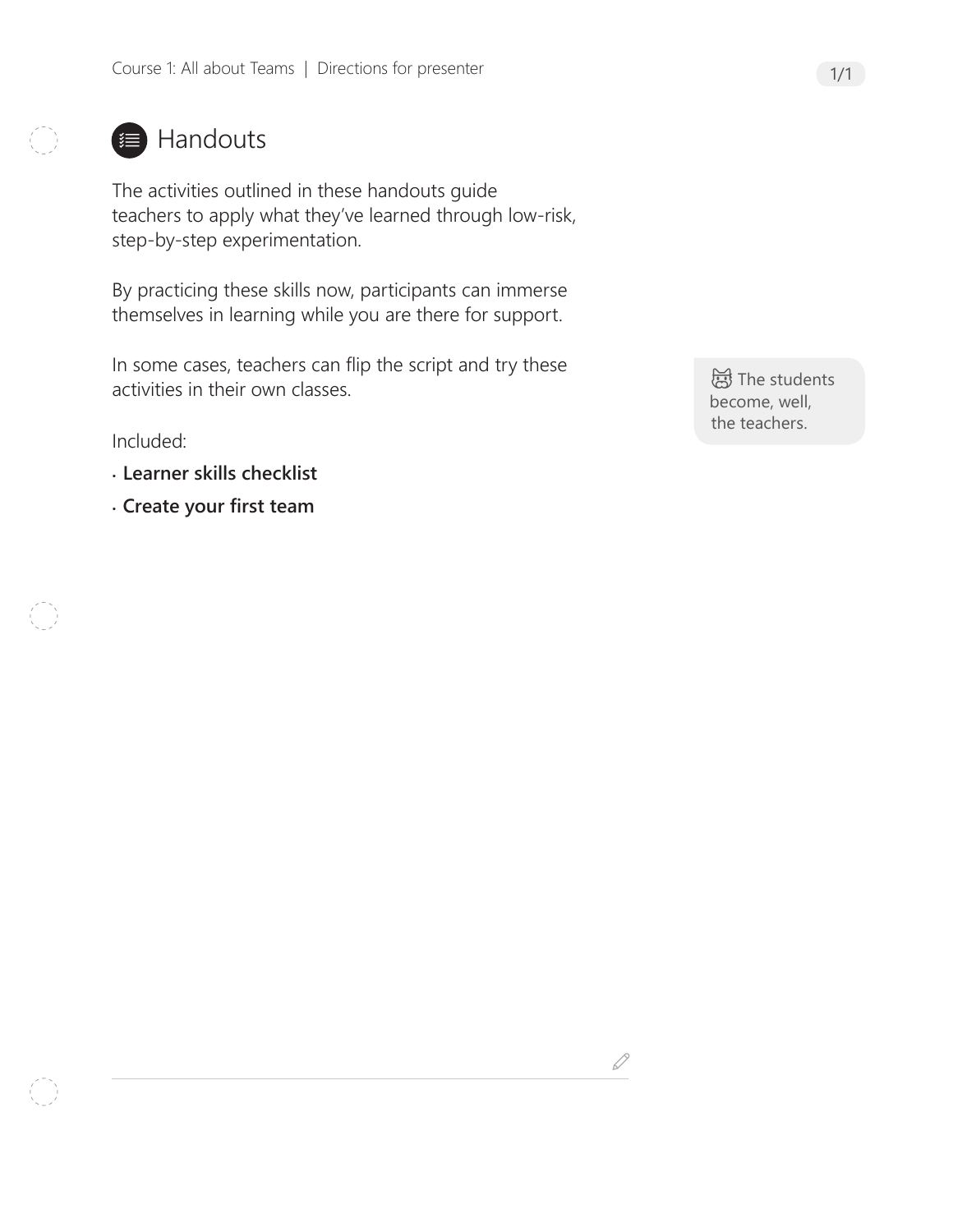

# **a**) Learner skills checklist: 1-2 hour training

As you progress through the Microsoft Teams training, check off each:

### **Identify:**

- □ Me Space
- $\Box$  App Bar
- $\square$  Left Rail
- We Space
- $\Box$  Class Nav
- $\Box$  Tabs
- $\Box$  Canvas

### **Explore features on App bar:**

- $\square$  Teams
- $\Box$  Files
- $\Box$  Chat

#### **Create a team and:**

- $\Box$  Add members
- $\Box$  Add channels
- $\Box$  Post a comment

#### **Challenge yourself in Teams:**

- $\Box$  Add a class avatar
- $\square$  @mention a specific person
- $\Box$  Upload a file
- $\Box$  Insert a picture
- $\Box$  Add an app to the channel

**总** Creative doodles and brilliant notes encouraged in the margins!

 $\mathcal{S}% _{M_{1},M_{2}}^{\prime}(\theta)$